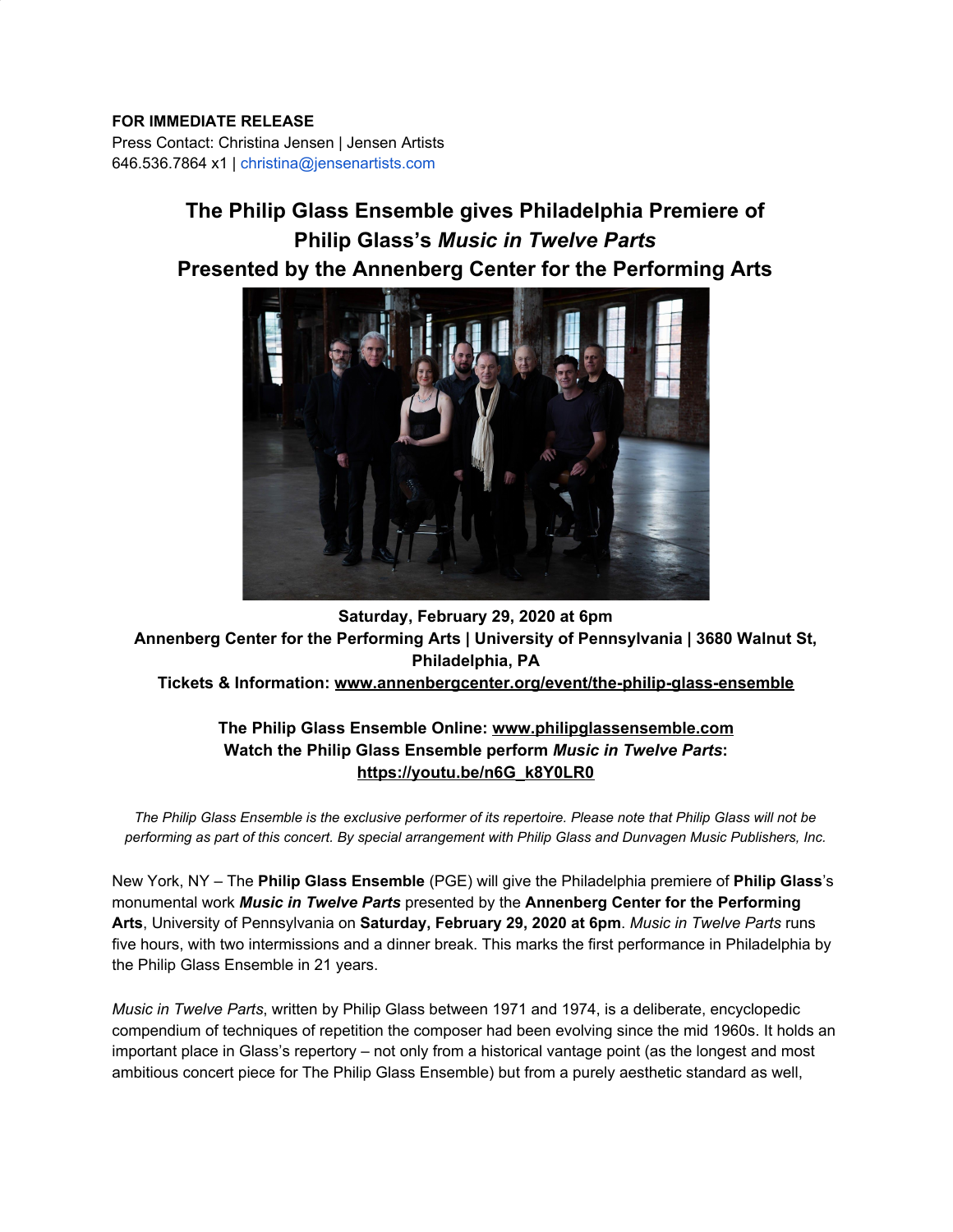because *Music in Twelve Parts* is both a massive theoretical exercise and a deeply engrossing work of art.

Of the work, Philip Glass writes, "*Music in Twelve Parts* would most likely be classified as a minimal work, it was a breakthrough for me and contains many of the structural and harmonic ideas that would be fleshed out in my later works. It is a modular work, one of the first such compositions, with twelve distinct parts which can be performed separately, in one long sequence, or in any combination or variation."

The **Philip Glass Ensemble** comprises the principal performers of the music of Philip Glass. In 1968, Glass founded the PGE in New York City as a laboratory for his music. Its purpose was to develop a performance practice to meet the unprecedented technical and artistic demands of his compositions. In pioneering this approach, the PGE became a creative wellspring for Glass, and its members remain inimitable interpreters of his work.

The artists of the PGE recognize their unique position in the history of music of the past half-century and passing on that legacy is part of their practice. A deep dedication to educating the next generation of musicians is integral to the PGE's work, both on tour and as the Ensemble-in-Residence at The Philip Glass Institute at The New School.

The PGE debuted at the Whitney Museum of American Art in 1969, and in its early years performed primarily in the galleries, artist lofts, and museums of SoHo's then-thriving artistic community. In the five decades since, the PGE has performed in world-renowned music festivals and concert halls across five continents, and has made records with Sony, Nonesuch, and Orange Mountain Music.

Many of Philip Glass's most celebrated works were expressly composed for the PGE: its core concert pieces *Music in Twelve Parts*, *Music in Similar Motion*, and *Music with Changing Parts*; the opera and musical theater projects *Einstein on the Beach*, *Hydrogen Jukebox*, *1000 Airplanes on the Roof*, *Monsters of Grace*; and the full-length dance works *Dance* (Lucinda Childs) and *A Descent Into the Maelström* (Australian Dance Theater). The PGE is most widely acclaimed for its soundtracks to Godfrey Reggio's trilogy of wordless films: *Koyaanisqatsi*, *Powaqqatsi*, and *Naqoyqatsi*. It is also featured in Glass's operas *La Belle et la Bête* and *The Photographer*.

The members of the PGE are **Michael Riesman**, music director and keyboard (member since 1974); **Lisa Bielawa**, voice and keyboard (member since 1992); **Dan Bora**, sound (member since 2010); **Jon Gibson**, soprano saxophone and flute (member since 1968); **Sam Sadigursky** (substitute for Jon Gibson for this performance); **Peter Hess**, alto and tenor saxophones (member since 2016); **Ryan Kelly**, onstage sound (member since 2014); **Mick Rossi**, keyboards (member since 2001); **Andrew Sterman**, flute, piccolo, and soprano saxophone (member since 1992).

#### **#GLASSFEST**

The Annenberg Center celebrates the career and impact of **Philip Glass**, one of our nation's most significant modern composers, with #GLASSFEST. The Annenberg Center first presented the composer with the Philip Glass Ensemble in the 1990s. Through frequent appearances and a long-term commitment to showcasing new music, the Annenberg Center championed Glass and familiarized him to Philadelphia audiences. The three-week #GLASSFEST includes The Crossing choir performing **Knee Plays** works by Philip Glass and David Byrne **(February 21-22, 2020)**; the Philadelphia premiere of the five-hour entirety of Glass' groundbreaking *Music in Twelve Parts*, which will be performed by The Philip Glass Ensemble